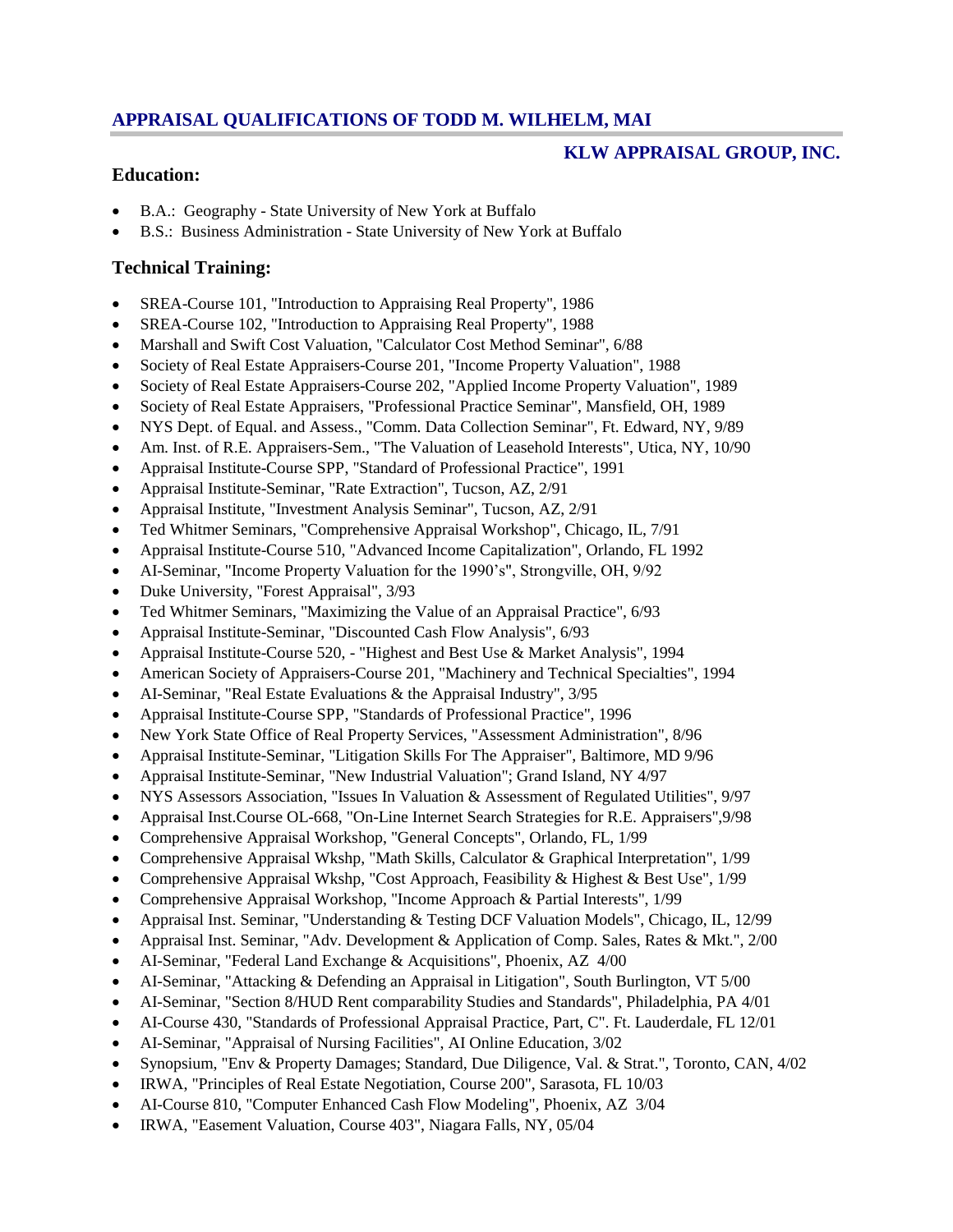## **Todd M. Wilhelm, MAI Page 2**

- AI-Seminar, "Evaluating Commercial Construction", Lancaster, PA, 11/04
- Ted Whitmer Seminars, "Current Issues & Misconceptions in Appraising", Ellicottville, NY 3/05
- Ted Whitmer Seminars, "The Essentials What Every Appraiser Should Know", Ellicottville, NY 3/05
- Appraisal Institute Seminar, "Analyzing Distressed Real Estate", AI Online Education, 9/06
- Appraisal Institute Seminar, "Forecasting Revenue", Tampa, FL 10/06
- Appraisal Institute Seminar, "Business Practices and Ethics", AI Online Education, 3/07
- Appraisal Institute Seminar, "USPAP Update Course", AI Online Education, 3/07
- IRWA, "Principles of Real Estate Law", Course 800", Syracuse, NY, 3/07
- Appraisal Institute, "Office Building Valuation: A Contemporary Perspective", Phoenix, AZ 3/08
- IRWA, "The Appraisal of Partial Acquisitions 401", Tucson, AZ 3/09
- AI Seminar, "An Introduction to Valuing Commercial Green Buildings", AI Online Education, 11/09
- AI Seminar, "7 Hour National USPAP Equivalent Course", AI Online Education, 11/09
- AI Seminar, "Appraising from Blueprints and Specifications", AI Online Education, 11/10
- Appraisal Institute Seminar, "Analyzing Tenant Credit Risk & Commercial Lease", Pittsburg, PA, 02/11
- AI Seminar, "Online Business Practices and Ethics", AI Online Education, 03/11
- AI Seminar, "Online Appraisal Curriculum Overview General", AI Online Education, 12/11
- AI Seminar, "Online Appraisal Curriculum Overview Residential", AI Online Education, 12/11
- AI Course, "Fundamentals of Separating Real, Personal Prop. & Intangible Business Assets", Orlando, FL 3/12
- AI Seminar, "Marketability Studies: Advanced Considerations & Applications", Orlando, FL 3/13

### **Licensure/ Designation/Certifications:**

- Member Appraisal Institute (MAI) (Certificate #9348)
- New York State Certified General Real Estate Appraiser ID #46-4427
- Pennsylvania State Certified General Real Estate Appraiser ID #GA003450
- Certified Data Collection Field Reviewer Division of Equalization & Assessment State NY
- Licensed New York State Real Estate Salesperson

# **Memberships:**

- Appraisal Institute (MAI)
- International Right of Way Association (IRWA)
- NY State Association of Realtor's
- NY State Assessor's Association

### **Appraisal Assignments:** (Partial Listing)

- 
- Apartment Complexes Hotel/Motels
- 
- 
- 
- 
- Certiorari Actions **Race Tracks Race Tracks**
- Convenience Stores **Convenience** Stores **Roller** Rinks
- Cogen Plant Cogen Plant Cogen Plant
- Fast Food Restaurants Self Storage Facilities
- 
- Federal Reserve Bank Supermarkets
- 
- 
- Animal Kennels **Gravel Quarry** 
	-
- Automobile Dealerships **Industrial Complexes**
- Billboards **Insurance Valuation**
- Bowling Alleys Office Complexes
	- Branch Banks **Post Office Site Analysis Post Office Site Analysis** 
		-
		-
		-
		-
	- Feasibility Studies **Shopping Plazas/Malls** 
		-
	- Funeral Homes **Contract Contract Contract Contract Contract Contract Contract Contract Contract Contract Contract Contract Contract Contract Contract Contract Contract Contract Contract Contract Contract Contract Contract**
	- Gas/Service Stations **Cas Veterinarian Clinics**